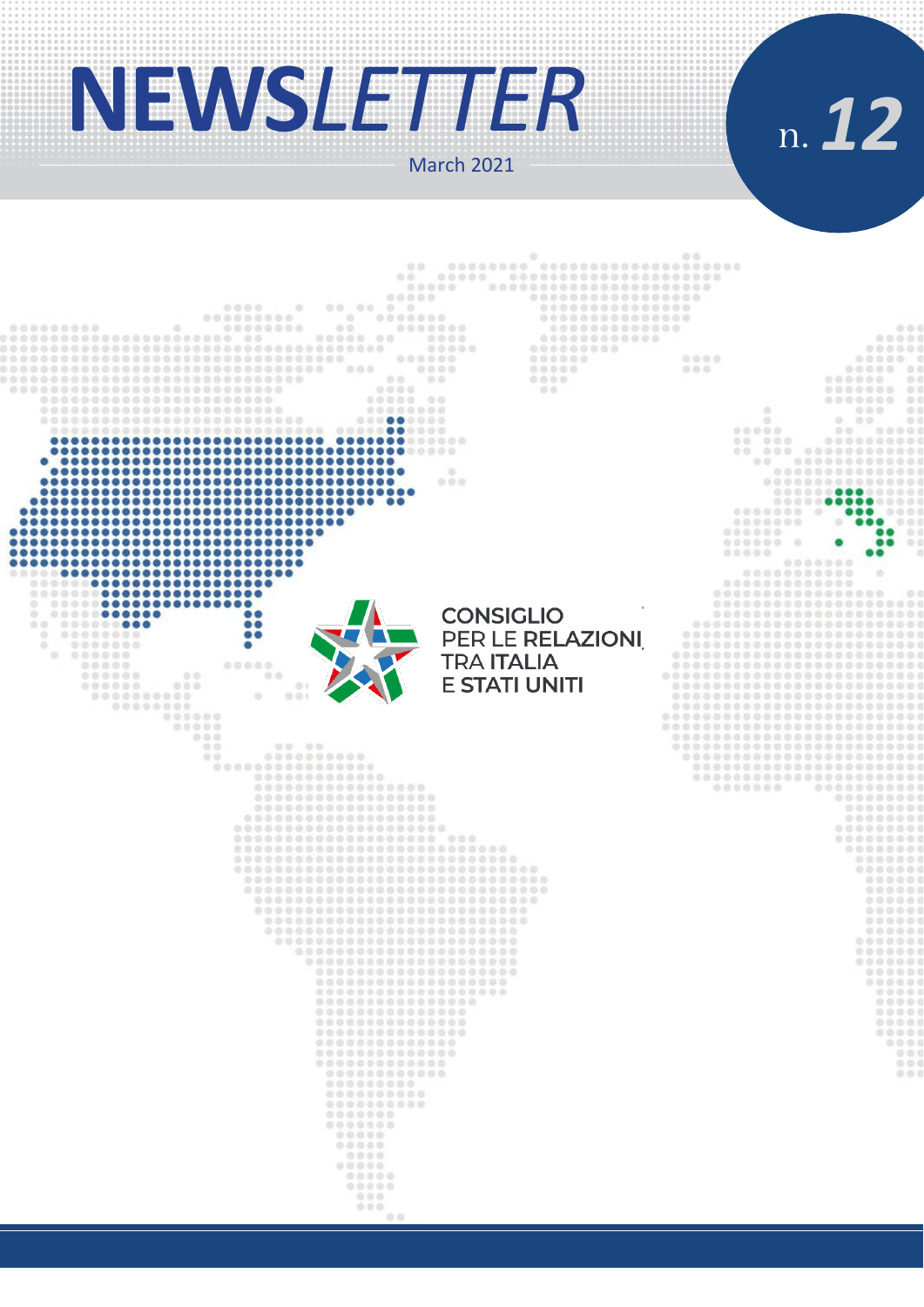## **ABOUT THE COUNCIL FOR THE UNITED STATES AND ITALY**

[The Council for the United States and Italy](https://consiusa.org/en/home_en/) is a private non-profit organization, founded in Venice in 1983 by Gianni Agnelli and David Rockefeller, who served as honorary presidents until 2003. Marco Tronchetti Provera followed them as Chairman, then Sergio Marchionne until 2018. Domenico Siniscalco is the current Chairman, Gianni Riotta Executive Vice Chairman. The Council for the United States and Italy promotes and creates economic relations between Italy and the United States, linking them to Europe, Asia and Africa through knowledge and free trade. Its members are leaders in the economy, industry, finance, technology, services, consulting, law, and culture - a team in which economic growth is viewed as promoting humanity and wealth as a cultural value to be shared.

#### *This monthly newsletter is prepared jointly by the Council for the United States and Italy and The European House - Ambrosetti.*

## **WEBINAR |** *Calcio* **meets the world| March 4 @ 5pm**



**Paolo Dal Pino** *(Chairman of the board of the Italian Serie A Soccer League)*

Soccer is an international language, which could be leveraged to open doors to promote Italy, even at diplomatic and political level. The game fascinates more than 36 million fans and, as an entertainment industry, it generates a total turnover of 4 billion euros, contributing with more than 1 billion in taxes.

In 2020, the soccer industry faced unprecedented challenges and difficulties due to restrictions following Covid-19 which led to a 20-30% revenues loss. At the same time, the pandemic presented an opportunity for the industry to learn the management of a sport group, the difficulties of business and the political interconnections with the government.

Soccer is an unbelievable industry with more than 20 teams playing in Serie A. More than 65% of revenues consist of TV rights, followed by ticketing, sponsorships, merchandising. Other countries as England and Spain have a different mix of revenues with a bigger impact from tickets and sponsors. The industry has a great potential attractiveness for foreign investors, but in the last 10 years Serie A did not grow as much as other European leagues did, with the Spanish Liga and the German Bundesliga leading. Behind this, there is a local entrepreneurial approach to the business in Italy and there is a significant opportunity to grow through a new governance and an innovative business model.

Serie A is not only a championship but also an entertainment business. A first change lies in the management of TV rights: before, it always relied on intermediaries and third-party managers to manage bids for TV rights. The new approach is to directly control the business: the plan is to create a multi-media and multi-platform company, being an independent part of Serie A through private equity investments and expertise and thanks to mutual collaboration.

Lega Serie A needs to overcome its weaknesses, among which poor governance and diversified goals and ambitions of sport teams, through a new strategic direction. It is a business that will go through fast changes to transform the business model and overcome structural issues (bureaucratic regulations for construction of stadiums, players' compensation schemes, sustainability, etc.) over the next seven years.

Soccer can and should be a cultural promoter of Italy. It is often looked upon as a game where professional players make millions of euro, but this is a demagogic disaster. Soccer is also an industry that produces value for the country and has the potential to perform much better with more solid financial basis and more severe regulations on financial constraints. Soccer can help Italy in opening doors around the world, as much as food and fashion industries.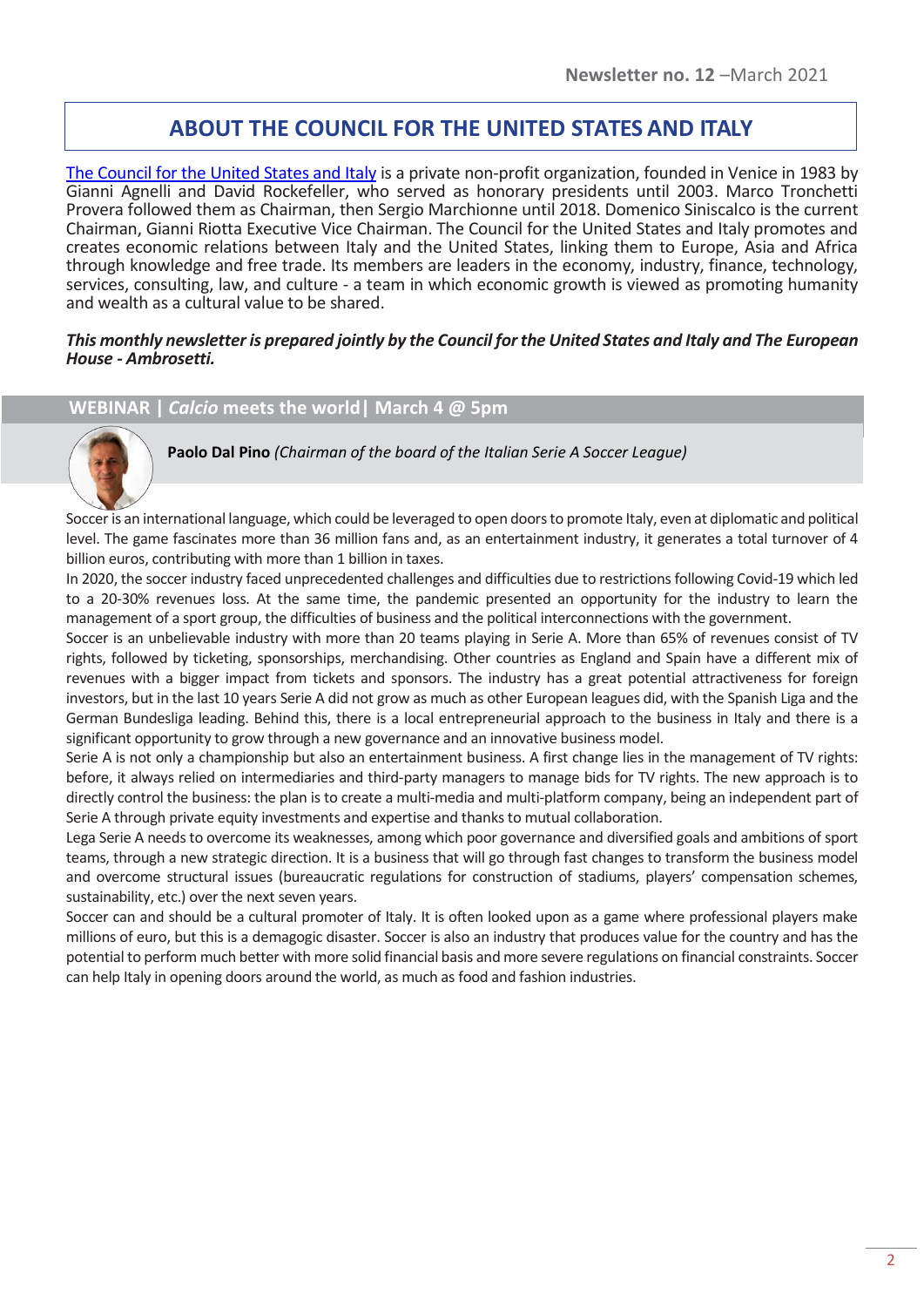## **WEBINAR | The legacy of Gianni Agnelli in the 21st century| March 12 @ 4pm**



*L'Avvocato 100 years after his birth*

The webinar is organized in memoriam of Gianni Agnelli, *l'Avvocato* and co-founder of the Council for the US-Italy and provides insights on his legacy in the 21st century. **Domenico Siniscalco** (*Vice Chairman, Morgan Stanley and President of The Council for the US and Italy*) recalls the footprints left by Gianni Agnelli in entrepreneurship, international alliances, sport, culture. His legacy continues today, 100 years after his birth and in the future. **Marco Tronchetti Provera** *(Chief Executive Officer and Executive Vice Chairman of Pirelli, Honorary Co-Chairman of The Council for the US and Italy)* remembers Gianni Agnelli as a man with an international, national, and human dimension. He deeply loved and admired his country, and it is his passion and attachment to Italy that made him a permanent "foreign minister" as he always had an eye on national interests during his travels abroad, especially in the United States. Today, *L'Avvocato* would have been proud of the achievements of FIAT and of Italy with the new Prime Minister Mario Draghi.

**Armando Varricchio** *(Ambassador of Italy to the US*) describes Gianni Agnelli as a world leader. The Council echoes the characteristics of Gianni Agnelli: a proud Italian and admirer of the world's largest and oldest democracy. Gianni Agnelli was a fellow ambassador, with an innate ability to create interpersonal and long-standing relationships. Deeply convinced of the importance of the transatlantic relationship, he has been the Italian point of contact in the most authoritative circles in the US for decades. Thanks to his ability to simultaneously be an entrepreneur and a man of the institutions, Gianni Agnelli was a true and effective advocate for Italy, bringing it back to the center of international relations.

**Franco Bernabè** *(Chairman of FB Group)* portraits *l'Avvocato* as a real entrepreneur: it helped FIAT to overcome crises and difficulties and its attitude influenced the outlook of the automotive industry and the Italian economy. Gianni Agnelli can be perfectly identified with a contradiction in terms, "cosmopolitan patriot": he deeply loved Italy while being a citizen of the world, eager to represent the Italian business establishment worldwide.

Gianni Agnelli was also a sportsman, as defined by **Evelina Christillin** *(President of Fondazione Museo delle Antichità Egizie)*. He was also deeply attached to his city, Turin, where he grew his two big projects: FIAT and the Juventus Football Club. Furthermore, the 2006 Winter Olympics Games were deeply desired and pushed for by Gianni and Umberto Agnelli. The contribution of the Agnelli family to the city of Turin are unmatched.

**Gianni Riotta** *(Columnist, La Stampa; Pirelli Visiting Professor, Princeton University; Executive Vice Chairman of the Council for the US and Italy)* remembers Gianni Agnelli as a communicator and interviews his nephew and business successor, **John Elkann** (*President and CEO, Exor*) The United States represented freedom for Gianni Agnelli and the American optimism and search for a better tomorrow impacted his whole life. Among the major international figures that impacted Gianni Agnelli's life, John Elkann includes Winston Churchill, as the leader of the free world, John Fitzgerald Kennedy, as the hope of his generation, Jacques Delors, for the dream of European construction, Carlo Azeglio Ciampi as representative of Italian values. *L'Avvocato* had the unique ability to not only pay great respect to people's talents but also to reserve special attention to people's potential. Gianni Agnelli surrounded himself with people of great experience and expertise and with those with a hidden potential that had not yet been discovered.

## **WEBINAR | Insights on the Biden administration and the US economy| March 16 @ 5pm**



**David Rubenstein** *(Co-Founder, The Carlyle Group; Chairman, Council on Foreign Relations)*

The world dramatically changed since the Covid-19 pandemic hit. What happened in the USA on January 6<sup>th</sup>, 2021? Where are we heading from this point forward? Joe Biden is the American President with the most political experience ever. Throughout his four-year-term, Biden aims to achieve four main priorities:

- Universal vaccination for American citizens with the goal of 2 million inoculations per day. However, some people might refuse vaccines and there is no legal obligation to be vaccinated. Among those, consider Trump's strong supporters that are no-vax and ethnic minorities that are reluctant to receive healthcare for free, scared that they might be asked for something in return.
- Economic recovery through a significant fiscal stimulus. The US Federal Reserve will provide liquidity thanks to low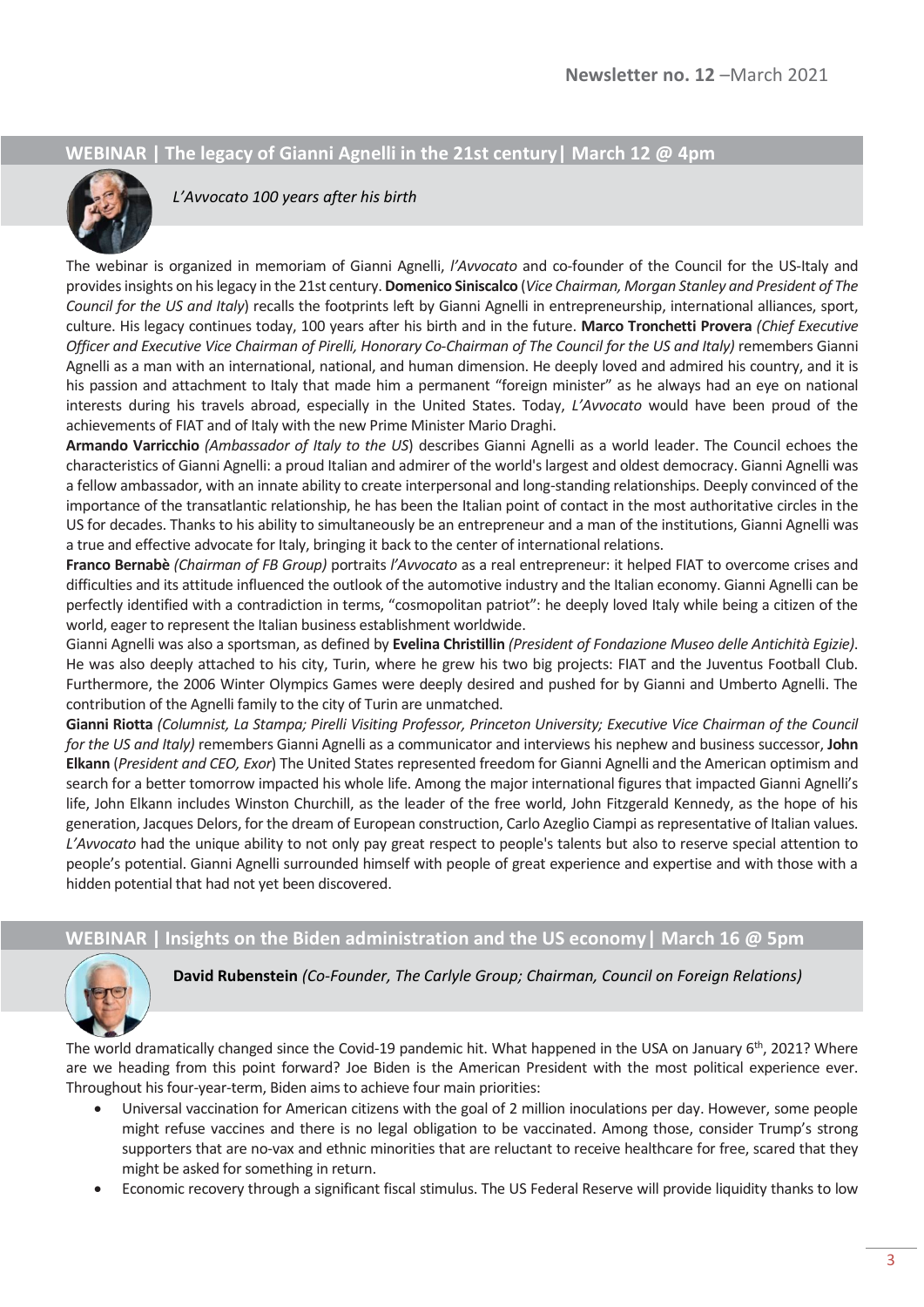interest rates, despite growing public debt and rising public deficit. However, inequality will rise more and more, with wealthy individuals getting richer and poor people getting poorer.

- Restore the relationships between the US and traditional allies in Europe and Asia, strengthening the commitment towards NATO. The only trait of continuity with respect to Trump's foreign policy is towards China: Biden will likely not engage directly with China for a few years, while honouring the current agreements on trade and tariffs and criticizing the government on human rights' violations. Soon, China is predicted to become the biggest economy in the world: many countries rely on China more than ever. Even if the Covid-19 pandemic started in China, it is the only country that will advance and benefit the most during this period.
- Deal with climate change after Trump's decision to exit the Paris Agreement. Any CEO is implementing actions towards sustainability and against climate change.

And remember: "Persist. Do not take "no" for an answer. If you are happy sitting at your desk and not take any risks, you will be sitting at your desk for the next twenty years."

# **PROJECT SYNDICATE**

Thanks to the collaboration with **Project Syndicate** all Members of the Council for the United States and Italy have unlimited access to the original contents of the platform.

## **A GLOBAL GREEN DEAL**



**Ursula von der Leyen** *(President of the European Commission)* **Werner Hoyer** *(President of the European Investment Bank)*

*By strengthening its emissions-reduction targets and investing heavily in clean energy, greentech, and research and development, the European Union has positioned itself as a global climate leader. It now must continue to lead by example while also doing more to help others achieve their climate ambitions.*

BRUSSELS – In Europe, we have heard the warnings about climate change. We know that if our industrial, energy, transportation, and food systems do not change, we could face a catastrophic temperature increase of more than 3°C this century. As we approached the end of 2020 – Europe's hottest year on record – we in the European Union made a collective decision to reduce our greenhouse-gas (GHG) emissions by at least 55% from 1990 levels by 2030. The European Commission now is following through on this commitment with concrete policy changes, and the European Investment Bank is backing the effort with its financial power.

The current decade is a make-or-break moment for our planet. To confront the immediate challenges that lie ahead, our two organizations are convening governments, international institutions, and investors on March 24, 2021, for a landmark event: "Investing in Climate Action."

The event will bring world leaders together to share their plans for implementing the necessary policies at home and ensuring international coordination. And it will seek to help investors and business leaders to improve their understanding of the policy environment in which they will operate for at least the next decade.

Climate action requires far-reaching structural change and tremendous levels of investment around the world. In Europe alone, meeting the new 2030 emissions-reduction target will require an estimated €350 billion (\$417 billion) of additional investment annually. However, this figure pales in comparison to the costs of doing nothing.

To tackle the investment challenge, the EIB, the world's largest multilateral lender, has become the EU Climate Bank, aligning all of its activities with the objectives outlined in the Paris agreement. Among other things, the EIB has committed to support €1 trillion of investments in climate action and environmental sustainability in the next decade.

But funding alone won't get us to where we need to go. We also need a roadmap, which is why the European Commission introduced the European Green Deal in December 2019. As Europe's new growth strategy, it aims to transform the EU into a fairer, more prosperous society by guiding the transition to a more resource-efficient, competitive economy. Ultimately, the goal is to achieve net-zero GHG emissions by 2050.

The EU, however, represents less than 10% of global emissions, so European action alone will not be enough to slow global warming. To keep the increase in global temperature as close to 1.5°C as possible, we must support decarbonization efforts beyond our borders. That is why we need a Global Green Deal.

To this end, we have set ourselves three investment priorities. First, we need to ensure that the most advanced clean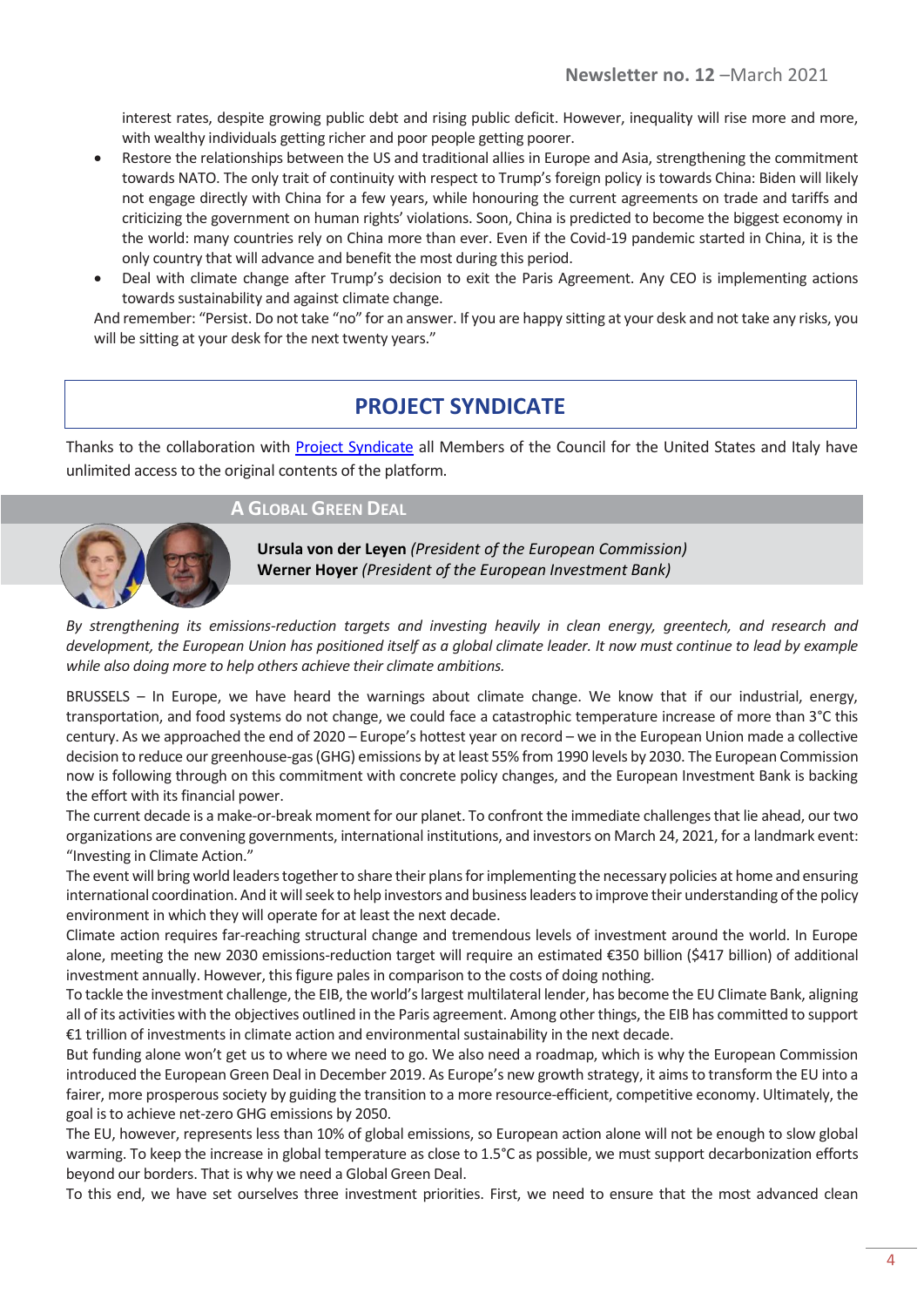technologies are embraced everywhere. Despite good progress on renewable-energy deployment, 40% of the world's electricity is still generated by coal, the dirtiest energy source. With economic development comes higher demand for electricity, and thus a responsibility to adopt greentech solutions and plug the world into clean grids.

Europe is ready to invest in everything from green electrification programs in Africa and industrial decarbonization projects in Asia to battery deployment in Latin America. And we have climate-adaptation expertise to share, along with flood-control technologies, advanced weather forecasting tools, and resilient infrastructure. With both the financial means and the knowledge to support climate-adaptation efforts, the EIB will use its resources to leverage more private-sector investments in this critical area.

Our second priority is to invest in breakthrough green technologies like never before. Such research and development is both necessary and an enormous market opportunity. Already, a group of countries representing half of the world's GHG emissions have adopted "net-zero" targets, and others will surely follow. They will all need European technology and investment to get there. Clean hydrogen, offshore renewable energy, and energy storage solutions all can become vibrant EU export sectors.

Finally, we need to embrace the idea of a "circular economy." As matters stand, we are taking more out of our planet than it can afford to give us, and the effects of this overreach will become increasingly dramatic and destructive with each passing year. We must urgently reduce the environmental and carbon footprint of the goods we consume.

To do so, we need to invest in circular technologies that reuse resources, rather than constantly producing or importing new goods and extracting ever more raw materials. The circular economy has huge potential not only to reduce our dependency on scarce resources, but also to create jobs. As Europe continues to show, the Green Deal is not just an environmental policy; it is an economic and geopolitical necessity.

Five years ago, 196 countries came together and signed the Paris agreement, committing to keep the average global temperature within 2°C – but preferably 1.5°C – of its pre-industrial level. So far, this commitment has yet to be matched by sufficient action. It is time to raise our ambitions and accelerate progress. That will be our message to the world at "Investing in Climate Action" on March 24.

We all must come together – not just governments but also businesses, cities, financial institutions, and civil society – to confront the climate challenge. Europe has the tools, the skills, and the knowledge to lead by example. We must translate our climate-policy leadership into market leadership to secure a Global Green Deal. Let's get to work.

### **A CONCERT OF POWERS FOR A GLOBAL ERA**



**Richard N. Haass** *(President of the Council on Foreign Relations)* **Charles Kupchan** *(Professor of International Affairs at Georgetown University)*

*In the nineteenth century, the Concert of Europe successfully preserved peace for a half-century in the absence of a dominant power and amid ideological diversity. Something similar would be a boon to global governance today.*

NEW YORK – Last week's testy US-China dialogue in Alaska augurs poorly for bilateral relations. And the mounting rivalry between the two countries clearly indicates that the emerging world of multiple power centers could presage an era of increased competition and conflict. A big part of the problem is that the existing international governance architecture, much of it erected soon after World War II, is outdated and not up to the task of preserving global stability. The US-centered alliance system is a club of democracies, poorly suited to fostering cooperation across ideological lines. Fly-in, fly-out G7 or G20 summits are episodic and spend too much time haggling over communiqués. The United Nations provides a standing global forum, but its Security Council invites grandstanding and paralysis among veto-wielding permanent members.

What is needed is a global concert of powers – an informal steering group of the world's most influential countries. The history of nineteenth-century Europe points the way. The Concert of Europe – a grouping of Britain, France, Russia, Prussia, and Austria formed in 1815 – successfully preserved peace for a half-century in the absence of a dominant power and amid ideological diversity. The Concert of Europe rested on a mutual commitment to rely on regular communication and the peaceful resolution of disputes to uphold the territorial settlement that ended the bloody Napoleonic Wars.

A global concert offers the best vehicle for managing a world no longer dominated by the United States and the West. The members would be China, the European Union, India, Japan, Russia, and the US, collectively representing roughly 70% of world GDP and global military spending. Including these six heavyweights would give a global concert geopolitical clout while protecting it from becoming an unwieldy talking shop. Concert members would send senior permanent representatives to a standing headquarters in a place determined through mutual agreement. Summits would occur on a regular basis and as needed to address crises. Although they would not be formal members, four regional organizations – the African Union, the Arab League, the Association of Southeast Asian Nations, and the Organization of American States – would maintain permanent delegations at the concert's headquarters. When discussing issues affecting these regions, concert members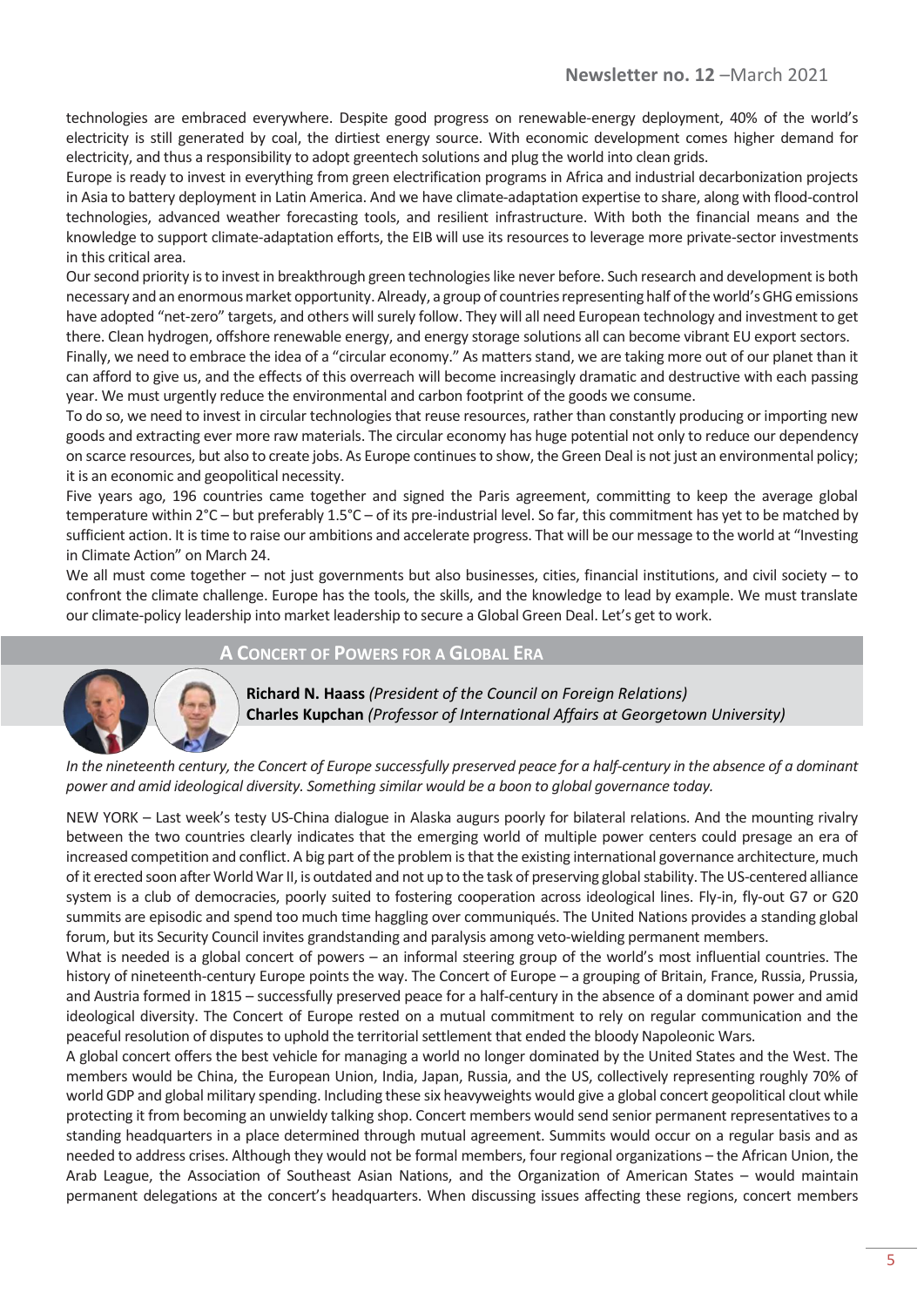would invite delegates from these bodies and other relevant countries to join meetings.

A contemporary concert, like its nineteenth-century forebear, would enable sustained strategic dialogue. It would bring to the table the most influential states, regardless of their regime type, thereby separating ideological differences over domestic governance from matters requiring international cooperation. It would shun formal procedures and codified rules, instead relying on persuasion and compromise to build consensus. The concert would be a consultative, not a decision-making body, addressing emerging crises, fashioning new rules of the road, and building support for collective initiatives. It would leave operational oversight to the UN and other existing bodies. The concert would thus augment, not supplant, the current international architecture, by sitting atop it to tee up decisions that could then be taken and implemented elsewhere.

Like the Concert of Europe, a contemporary concert would promote stability by privileging the territorial status quo and a view of sovereignty that precludes, except in the case of international consensus, the use of military force or other coercive means to alter existing borders or topple regimes.

Members would reserve the right to take unilateral action when they deem their vital interests to be at stake. Ideally, sustained strategic dialogue would make unilateral moves less frequent and destabilizing. The concert would also seek to generate collective responses to longer-term challenges, such as combating the proliferation of weapons of mass destruction as well as terrorist networks, promoting global health, forging norms in cyberspace, and combating climate change. These important matters often fall between institutional cracks that the concert could fill.

Imagine what might have been had a global concert taken shape after the Cold War. The major powers might have been able to avert, or at least make far less bloody, the civil wars in Yugoslavia, Rwanda, and Syria. Russia and the US might have been able to forge common ground on a security architecture for Europe, heading off ongoing frictions over NATO expansion and preventing Russian land-grabs in Georgia and Ukraine. The coronavirus pandemic might have been better contained had a great-power steering group coordinated a response from day one.

Looking forward, a concert of global powers would be a venue for minimizing the risk that US-China differences over Taiwan trigger a major clash. It could facilitate the peaceful resolution of political stalemates in places like Afghanistan and Venezuela. And it could set parameters to limit the interference of countries in each other's internal politics. Establishing a global concert would be no panacea, however. Convening the world's heavyweights hardly ensures a consensus among them, and success would often mean managing, not eliminating, threats to regional and global order. The proposed steering group would accept both liberal and illiberal governments as legitimate and authoritative, implying abandonment of the West's longstanding vision of a global order made in its image. And restricting membership to the most important and influential actors would sacrifice representation in favor of efficacy, reinforcing hierarchy and inequity in the international system.

But a global concert has one enormous advantage. It offers the best and most realistic way to advance great-power consensus, and what is workable and attainable is always preferable to what is desirable but impossible. And the most likely alternative to a great-power steering group – an unruly world managed by no one – is in no one's interest.

#### **AVOIDING A K-SHAPED GLOBAL RECOVERY**



**Michael Spence** *(Nobel laureate in economics)* **Joseph E. Stiglitz** *(Nobel laureate in economics and Professor at Columbia University)* **Jayati Ghosh** *(Executive Secretary, International Development Economics Associates)*

*While the United States and other advanced economies rush to vaccinate their populations and gear up for post-pandemic booms, developing countries and emerging economies continue to struggle. Fortunately, rich countries could help everyone else – and themselves – at little to no cost.*

NEW YORK – The United States expects to "celebrate independence" from COVID-19 by Independence Day (July 4), when vaccines will have been made available to all adults. But for many developing countries and emerging markets, the end of the crisis is a long way off. As we show in a report for the Institute for New Economic Thinking's (INET) Commission on Global Economic Transformation, achieving a rapid global recovery requires that all countries be able to declare independence from the virus. Because the coronavirus mutates, it will put everyone at risk as long as it continues to flourish anywhere in the world. It is thus critical that vaccines, personal protective equipment, and therapeutics be distributed everywhere as quickly as possible. Insofar as today's supply constraints are the result of a poorly designed international intellectual-property regime, they are essentially artificial.

While IP reform in general is long overdue, what is needed most urgently now is suspension or pooling of the IP rights attached to products needed to fight COVID-19. Many countries are pleading for this, but corporate lobbies in advanced economies have resisted, and their governments have succumbed to myopia. The rise of "pandemic nationalism" has exposed a number of deficiencies in the global trade, investment, and IP regimes (which the INET Commission will address in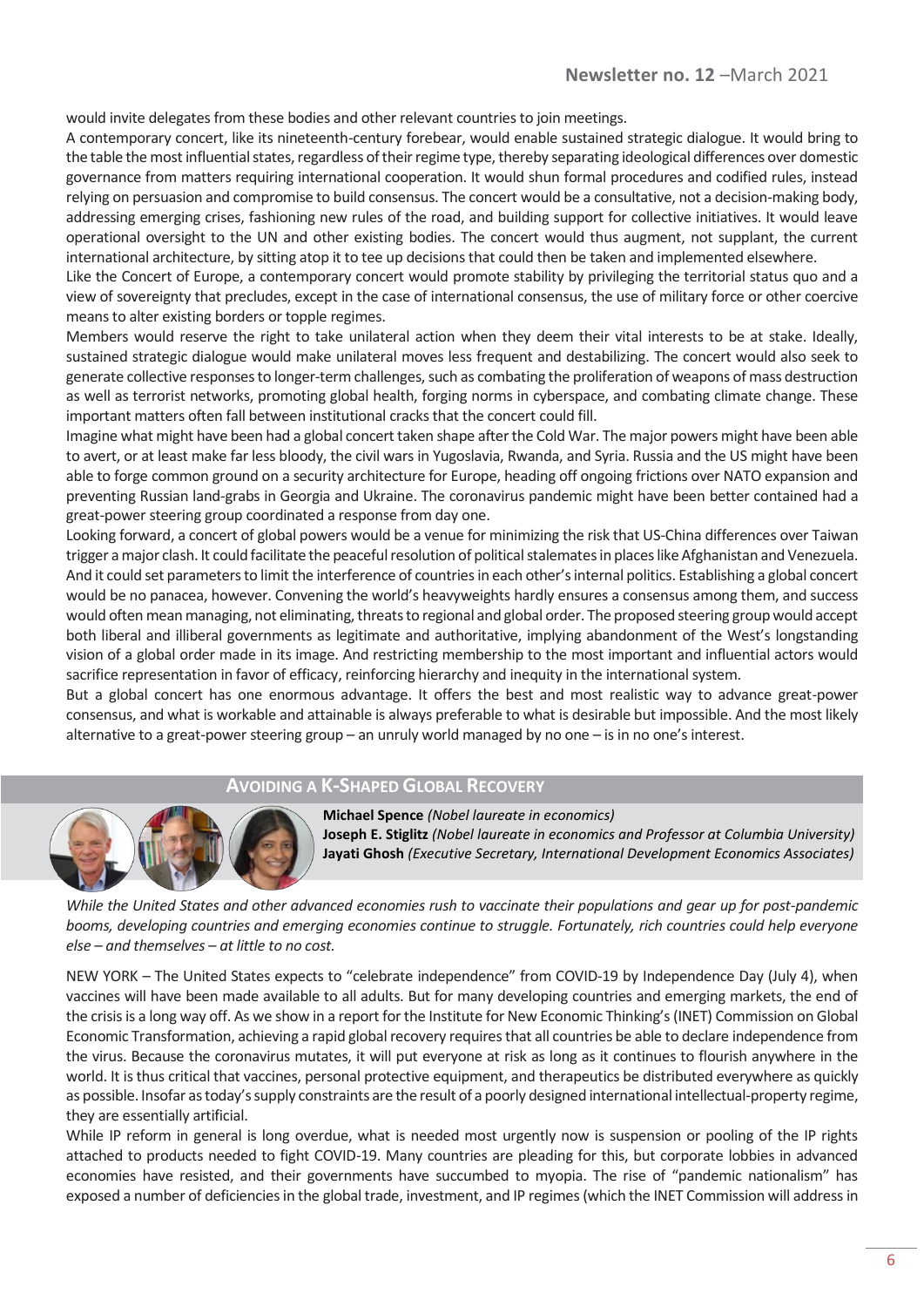a later report).

Advanced economies, especially the US, have acted forcefully to reignite their economies and support vulnerable businesses and households. They have learned, even if only briefly, that austerity is deeply counterproductive in such crises. Most developing countries, however, are struggling to obtain the funds to maintain existing support programs, let alone absorb the additional costs imposed by the pandemic. While the US has spent some 25% of GDP to support its economy (thereby greatly containing the magnitude of the downturn), developing countries have been able to spend only a small fraction of that. Our calculations, based on World Bank data, show that at nearly \$17,000 per capita, US spending has been some 8,000 times higher than that of the least-developed countries.

Beyond unleashing their fiscal firepower, developed countries would help themselves and the global recovery by pursuing three policies. First, they should push for a large issuance of special drawing rights, the International Monetary Fund's global reserve asset.

As matters stand, the IMF could immediately issue about \$650 billion in SDRs without seeking approval from member-state legislatures. And the expansionary effect could be boosted significantly if rich countries were to transfer their disproportionately larger allocations to countries in need of cash.

The second set of actions also involves the IMF, owing to its large role in shaping macroeconomic policies in the developing world, particularly in countries that have turned to it for help with balance-of-payments problems. In an encouraging sign, the IMF has actively supported the pursuit of massive, prolonged fiscal packages by the US and the European Union, and has even recognized the need for enhanced public spending in developing countries, despite the adverse external conditions.

But when it comes to setting the terms for loans to countries facing balance-of-payments stress, the IMF's actions are not always consistent with its statements. An Oxfam International analysis of recent and ongoing standby agreements finds that between March and September 2020, 76 of the 91 IMF loans negotiated with 81 countries required public-expenditure cuts that could undermine health-care systems and pension schemes, freeze wages for public-sector workers (including doctors, nurses, and teachers), and reduce unemployment insurance, sick pay, and other social benefits. Austerity – especially cutbacks in these vital areas – won't work any better for developing countries than it would for developed ones. And more assistance, including the SDR proposals discussed above, would give these countries additional fiscal space.

Lastly, developed countries could orchestrate a comprehensive response to the overwhelming debt problems many countries are facing. Money spent servicing debt is money that is not helping countries fight the virus and restart their economies. In the early stages of the pandemic, it was hoped that a suspension of debt servicing for developing countries and emerging markets would suffice. But it has now been over a year, and some countries need comprehensive debt restructuring, rather than the usual Band-Aids that merely set the stage for another crisis in a few years.

There are a number of ways that creditor governments can facilitate such restructurings and induce more active participation from the private sector, which so far has been relatively recalcitrant. As the INET Commission's report emphasizes, if there were ever a time to recognize the principles of force majeure and necessity, this is it. Countries should not be forced to pay back what they cannot afford, especially when doing so would cause so much suffering.

The policies described here would be of enormous benefit to the developing world and would come at little or no cost to developed countries. Indeed, it is in these countries' enlightened self-interest to do what they can for people in developing countries and emerging markets, especially when what they can do is readily available and would bring enormous benefits to billions. Political leaders in the developed world must recognize that no one is safe until everyone is safe, and that a healthy global economy is not possible without a strong recovery everywhere.

## **ALL EYES ON DIGITAL PAYMENTS**



**Raghuram G. Rajan** *(Professor of Finance at the University of Chicago Booth School of Business)*

*There is justifiable excitement surrounding digital payments, given the potential of the technology to support a wide range of financial services for businesses and consumers alike. But the rise of powerful new platforms and means of exchange raises public policy concerns that cannot be ignored.*

CHICAGO – Digital payments are attracting growing interest, and eye-popping numbers abound, as demonstrated by the US payment processor Stripe's recent \$95 billion valuation. Why all the excitement, and why now?

At one level, the reason is straightforward: digital payments allow buyers to pay sellers without physical currency changing hands. Though the technology has been around for a long time, it is finally becoming much easier to use for small-value retail payments. Moreover, the pandemic has accelerated the switch to digital payments, as people have shifted to e-commerce